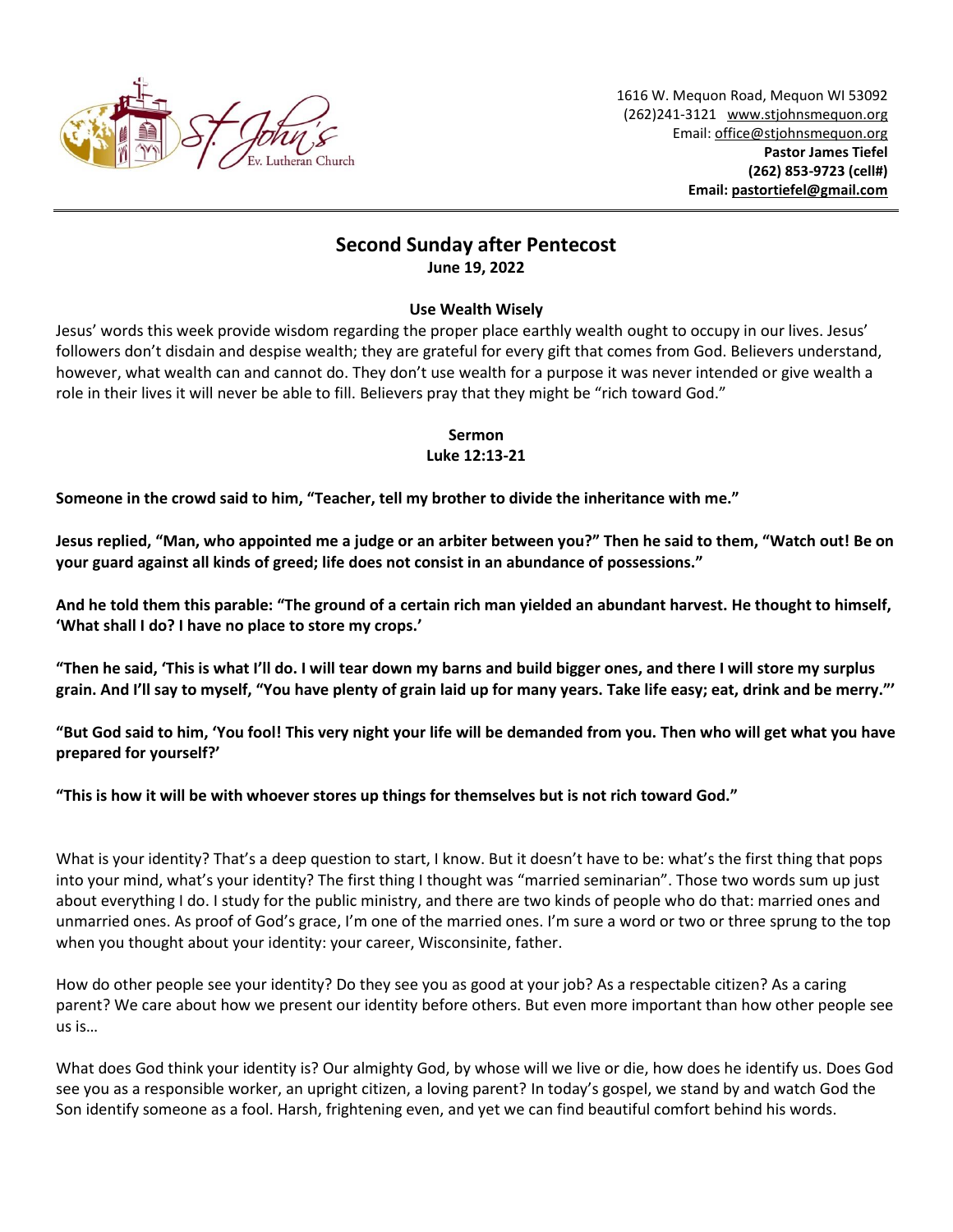As we study the reading, we'll first find out how Jesus responds to a specific real person, and find out **what kind of person does Jesus call a fool?** Then, we'll look at the parable Jesus addresses to everyone, including us, and answer the question: **Does Jesus call us fools?**

#### **Part 1: What kind of person does Jesus call a fool?**

You'd think it was a scene from a rock concert. There was "a crowd of many thousands," Luke points out in his Gospel. In fact, the atmosphere was so frantic that Luke tells us they were "trampling on each other." But these people weren't trying to push to the front row of Bon Jovi. They were trying to listen to a rabbi from Nazareth.

Jesus was projecting his voice out to this huge crowd, teaching them, when a man managed to push his way through the mayhem to get close enough to speak to Jesus. And what was so important? **"'Teacher, tell my brother to divide the inheritance with me.'"** Now, it was common in Jesus's time for people to go to their religious leaders with legal problems—after all, the rabbis were supposed to be the masters of applying the Israelite law—so we'd think this man had his head screwed on straight. He had a life-changing legal problem, dividing an inheritance, so he went to the most popular rabbi at the time to get leverage.

But he didn't get the answer he expected. **"Jesus replied, 'Man, who appointed me a judge or an arbiter between you?'"** This man greatly underestimated Jesus's purpose on earth: he saw the Son of God as simply a judge. He didn't care as much about Jesus' teachings as he did about getting more money. Jesus used this man's mistake as an opportunity to project his voice again to the whole crowd to teach them about greed. "**Then Jesus said to the crowd, 'Watch out! Be on your guard against all kinds of greed; life does not consist in the abundance of possessions.'"**

**"Life does not consist in the abundance of possessions."** Sound familiar? The words echo King Solomon's words, who wrote what we read in the First Reading today. God had given Solomon extraordinary wisdom and extraordinary riches, and yet he still ended up acting foolishly: wasting his money on ungodly things. Eventually, he realized his stockpiles of wealth were meaningless, as we heard him say in the First Reading. It took Solomon, even with extra wisdom, a lifetime to discover the truth in Jesus's words: being as rich as possible is not the meaning of life.

Back to the man from the crowd. This man asks his question about the inheritance, and we might think, What's the big problem with this man wanting to get what his brother owed him? If we go to Walmart, buy a TV, take it home, and the screen is shattered, what do we do? We go right back to Walmart and expect them to give us our money back, and rightfully so. If we find out that our coworker is making more money than us, even though we do the same job, we're a little miffed. We can sympathize with this man who just wanted to get what his brother owed him!

But Jesus saw the man's heart. He saw the man's motivations. He saw that the man was so greedy, so wrapped up in getting his portion of the inheritance that he pushed his way through that crazy crowd to recruit Jesus as his lawyer. Jesus saw his foolish greed; his foolish greed that distracted him from all Jesus's other teachings. This is who Jesus identifies as a fool: someone who cares about money too much.

When we focus on getting something, even something rightfully owed us, we can get distracted from Jesus too. Don't get me wrong: I'm not saying that if your brand-new TV from Walmart doesn't work, you should hang it on the wall anyways and be content. Return the TV. What I am saying is what Jesus said, **"Be on your guard against all kinds of greed."** Watch out, be careful: greed is sneaky. Understand where the real danger is. The devil's goal isn't to get you to be greedy just so that you're greedy. His goal is to get you to be greedy so that you gradually begin to focus on that coworker making more than you, who doesn't even do as good a job and hasn't worked there as long and…before you know it, do you see what happened? Your thoughts are so occupied elsewhere that you lose focus on your Savior. Jesus had harsh words in the parable for those who misplace their priorities.

Greed is sneaky and so easy to slip in to. How can we avoid the constant death-pull of greed? Our Savior is the only way. We don't have to give in to our sinful greed anymore because Jesus defeated greed itself on the cross. God gives us the Holy Spirit so that we can strive to spot greed while it's still sneaking up on us and reject it. What does that look like: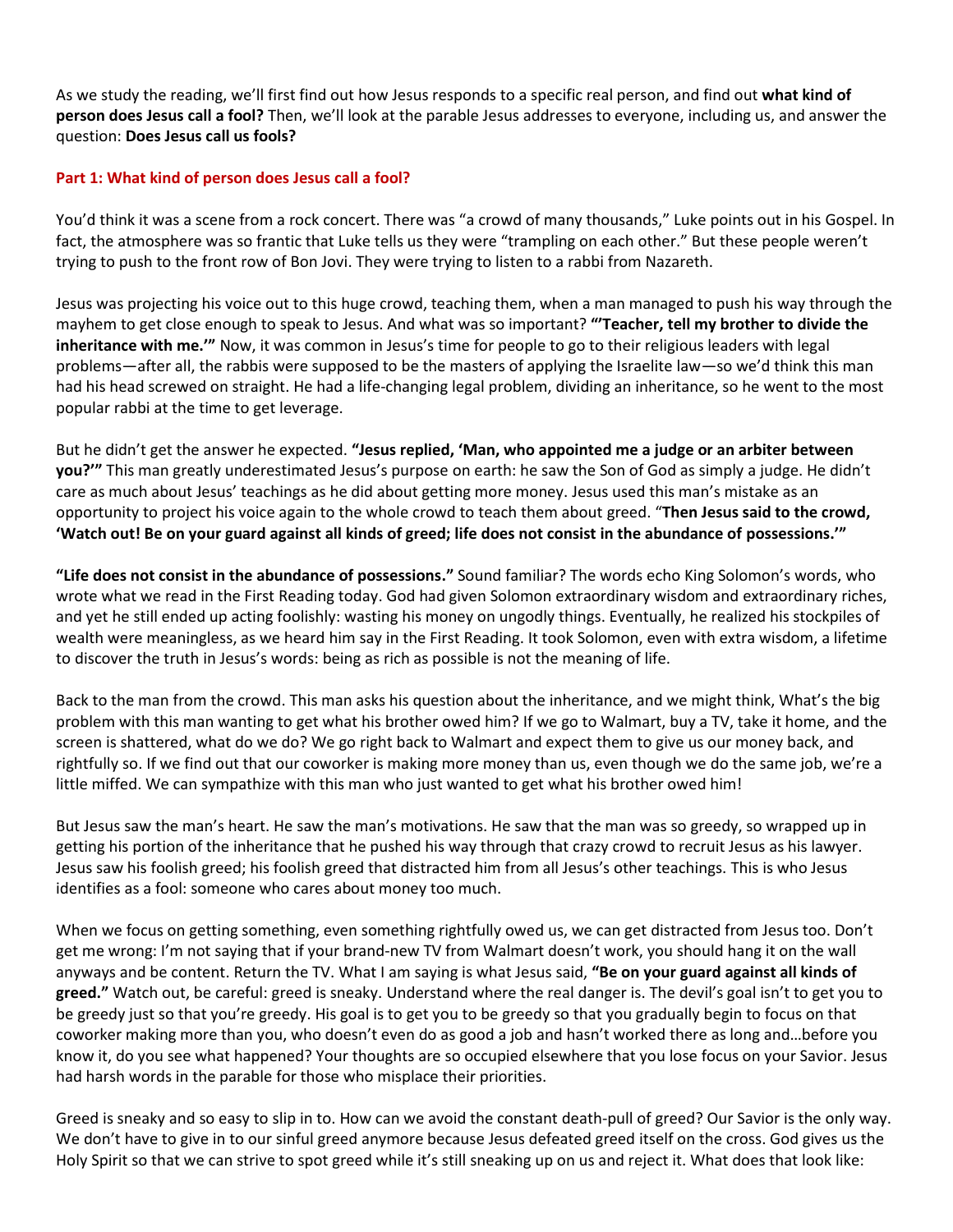how do we reject greed? We remember what Jesus did for us. If there was ever an opposite of greedy, it was Jesus. He set aside the riches of the entire universe because he loved us sinful, greedy people. He was willing to suffer incredible pain so that we wouldn't get what we deserved.

This is that beautiful comfort: by doing all that Jesus has given us a life with so much more meaning than an abundance of possessions. Instead of acting like this man whom Jesus called a fool: distracted by scrapping and clawing for every dollar we possibly can, we remember just how much Christ gave up for us. Instead of being possessed by selfishness we mimic Jesus' selflessness.

Jesus continued to teach the crowd about avoiding greed with a parable. Listen to the parable again, and especially focus on all the times the man in the parable says, "I" or "my."

**"And Jesus told the crowd this parable: The ground of a certain rich man yielded an abundant harvest. He thought to himself, 'What shall I do? I have no place to store my crops.' "Then he said, 'This is what I'll do. I will tear down my barns and build bigger ones, and there I will store my surplus grain. And I'll say to myself, "You have plenty of grain laid up for many years. Take life easy; eat, drink and be merry.'" But God said to him, 'You fool! This very night your life will be demanded from you. Then who will get what you have prepared for yourself?' This is how it will be with whoever stores up things for themselves but is not rich toward God."** 

Jesus identified the man in the parable as a fool. Why? Because the man let his greed distract him from his relationship with God. Reading this parable makes us think of all the times we've focused on ourselves and let greed distract us from our Savior. Is Jesus calling us fools as well?

#### **Part 2: Does Jesus call us fools?**

The man in the parable had a massive harvest one year; so massive, in fact, he didn't have enough room to store it all. Notice that Jesus never condemned the man for having wealth. After all, Jesus is the one who chooses to bless us with wealth in the first place.

What Jesus did condemn is how the man thought about his wealth. You noticed how many times the man thought about himself. Half the parable is him talking to himself! He focused on himself; he didn't even think about the God who blessed him, much less if his family or neighbors or employees could benefit from his windfall. He was completely selfish and ended up devising a greedy early retirement plan.

Jesus didn't hold back on the man in the parable. This is the only parable in the gospels where God is an active character with a speaking part. Jesus wants to get his point across so strongly that he has God speak from heaven. And what does God say? **"You fool."** Do you see the irony from God's perspective: "**Then who will get what you have prepared for yourself?"** in other words, whoever will own the man's bountiful harvest, it certainly won't be him. The man in Jesus' parable died that night and all his blessings ended up being worthless for him. It's a frightening thought, isn't it, allpowerful God in heaven, ruling the universe, shaking his head at some poor individual's foolish greed!

Once again, we might be confused at first why Jesus spoke so harshly of the man in his parable. Our American ears hear the man's financial success and applaud him for investing his profits. **"Be on your guard against all kinds of greed."**  Greed is sneaky. Chasing wealth is a fundamental part of our culture, and so celebrated, we hardly notice it anymore. Advertisements show the ideal life with a big house and plenty of stuff. Internet personalities get millions of views when they post videos on how to make money in your spare time. Be careful, watch out, because it's too easy to have your focus shifted from your almighty God to the almighty dollar.

Again, I'm not saying that Jesus hates retirement accounts or that maximizing your profits is sinful. It isn't. Wealth is a blessing from God. But here's the important part: he gives us wealth not so that we're rich toward ourselves, but so that we're rich toward God. Remember Jesus' summary statement at the end of the parable: **"This is how it will be with whoever stores up things for themselves but is not rich toward God."** What exactly did Jesus mean, be rich toward